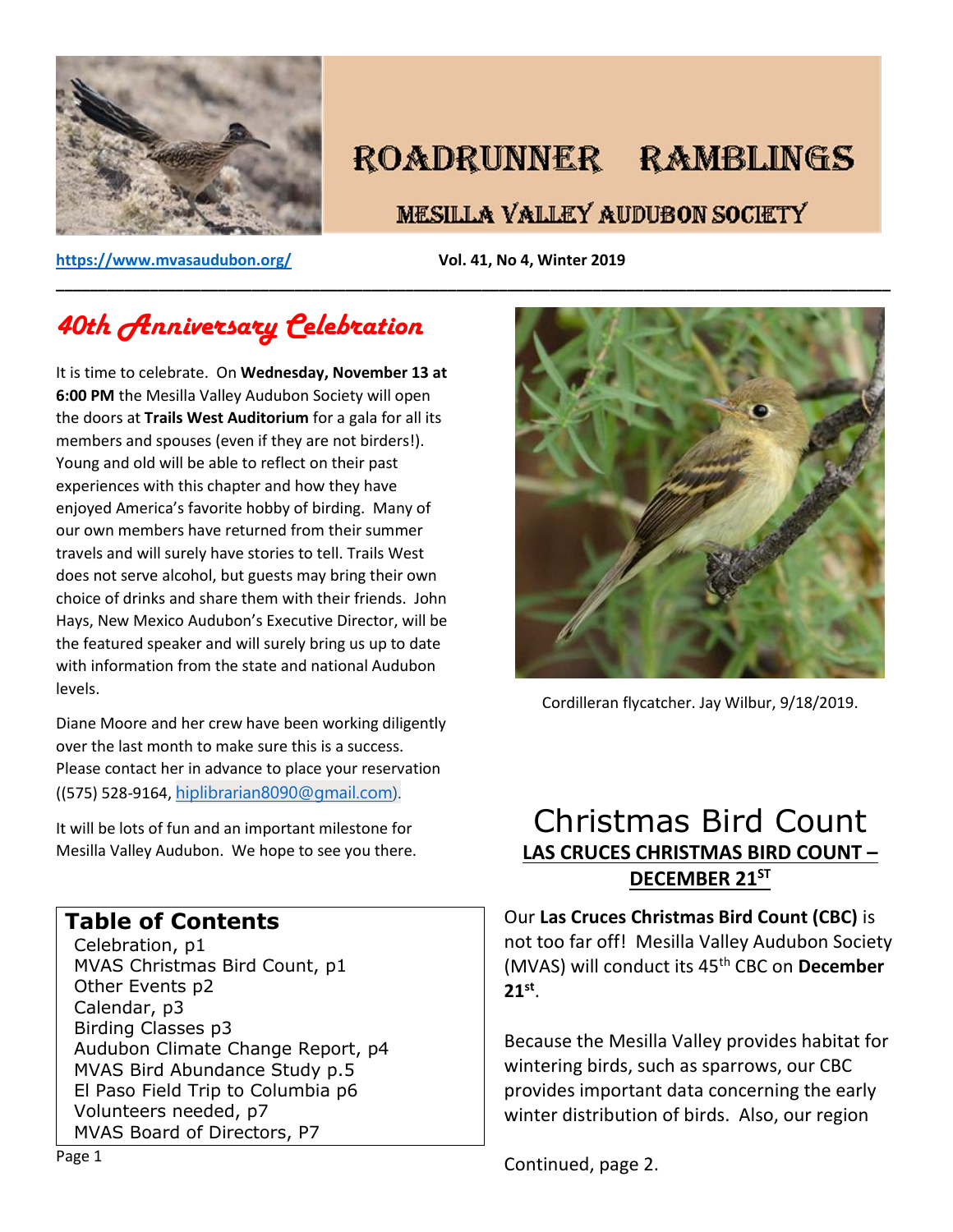### **Christmas Bird Count, continued from page 1:**

contains remnants of Chihuahuan desert grasslands that provide critical habitat for birds, as climate change affects bird populations in North America. Each one of us is a citizen scientist as we observe, identify, and count birds during the CBC and throughout the year.**Please contact me , Wayne Treers, at [way1mike@yahoo.com](mailto:way1mike@yahoo.com) or call me at 575-528- 8696, if you are interested in birding in this year's CBC.** We have 13 teams of birders that cover the Las Cruces CBC circle. All birders (beginners to experienced) are welcome. If you are new to our CBC, I will find a team that you can bird with.

Also, our pre-CBC meeting will be Wednesday, December 18th at 7:00 PM at the **Creative Arts Room of Good Samaritan Village**. Our post-CBC get-together will be after the CBC Saturday evening December 21<sup>st</sup>. Details to be announced at a later date.

Thanks to everyone in advance for your participation in our CBC.

Wayne Treers coordinator and compiler for Las Cruces CBC MVAS



Photo Top: Male broad tailed hummingbird by Magic Mountain Shop in Cloudcroft, by Judy Lazarus Yellon

Photo Side: Painted Redstart, Leasburg, 9/9/2019CJ Goin.

**Page 2**



Virginia's Warbler at NMSU. Tom Johnson

## **Other Events to Know About:**

Not part of the MVAS schedule, but very much to be considered for serious birders…

**Festival of the Cranes:** At Bosque del Apache fall and winter are seasons of the cranes and attract birders from al over the world. This year, the annual Festival of the Cranes takes place November 20-23, and includes extra tours of the preserve and dramatic exhibits of photos and memorabilia for visitors.

**La Luz (December 14) and Caballo Dam (December 28) Christmas Bird Counts** are organized by John Douglas and he is the team leader for both. Data is analyzed and turned in to Audubon exactly as is done in Las Cruces. If you are interested in participating, John would like you to check with him by the first of December. They can be more challenging physically than the Las Cruces CBC. (*jlddouglas@zianet.com*, 575 541-0133)

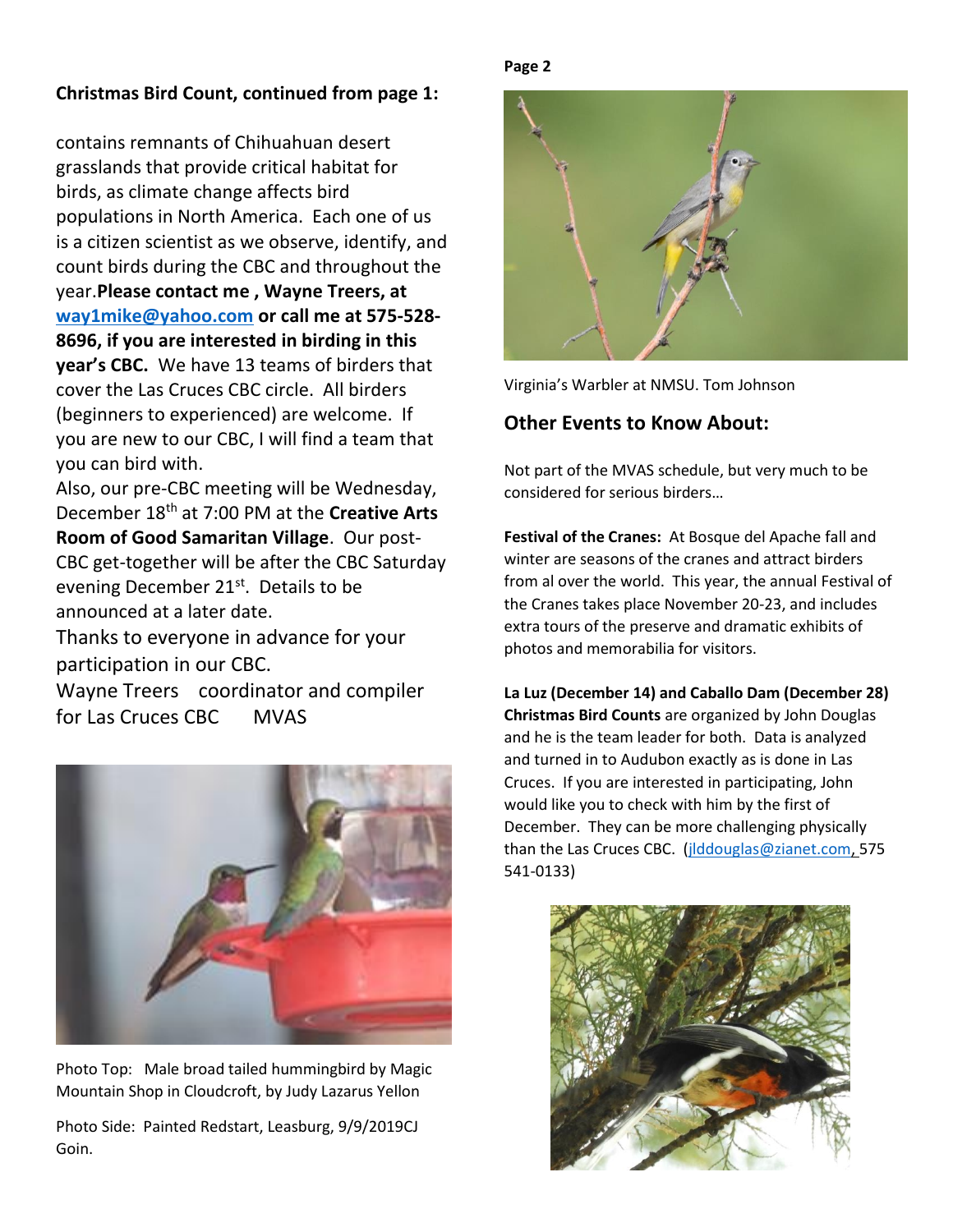# **Calendar**

#### **November 2019**

**Saturday, November 9: Bird Walk**—Mesilla Valley Bosque State Park. Meet at Visitor's Center at 8:00 AM. CJ Goin to lead.

**Saturday, November 9: Intermediate Birding Class at Wild Birds Unlimited**, 1:00-2:30 PM. Wayne Treers instructor. Sign up required. See article in newsletter or Meetings on webpage

**Wednesday, November 13: Bird Walk**—Tellbrook Park, Las Cruces. Wayne Treers will host a "Beginner's Bird walk. Meet at entrance to park at 7:45 AM.

**Wednesday, November 13: Trails West. 6:00PM: MVAS 40th Anniversary Celebration**.MVAS members only. This replaces monthly meeting. See article in this edition of the newsletter.

**Saturday, November 16: Bird Walk**-- Leasburg Dam State Park. Meet at Visitor's Center at 8:00 AM. CJ Goin to lead.

**No November Field Trip: everybody is encouraged to visit the cranes at Bosque del Apache at some time during the month.**

#### **December2019**

**Saturday, December 14: La Luz Christmas Bird Count**. If interested, contact John Douglas before December 1 for details [\(jlddouglas@zianet.com,](mailto:jlddouglas@zianet.com) 575 541-0133)

**Wednesday, December 18: Bird Walk**—Tellbrook Park, Las Cruces. Wayne Treers will host a "Beginner's Bird walk. Meet at entrance to park at 7:45 AM.

**Wednesday, December 18: Monthly Meeting**—6:30 PM Meet and Greet at Creative Arts Room of Good Samaritan Village. 7:00 Preparation for Christmas Bird Count

**Saturday, December 21 Christmas Bird Count**: See newsletter article or website "Field Trips" for details.

**Saturday, December 28: Caballo Dam Christmas Bird Count**. If interested, contact John Douglas for details before December 1 [\(jlddouglas@zianet.com,](mailto:jlddouglas@zianet.com) 575 541-0133)

#### **January 2020**

**Saturday, December 11: Bird Walk—Mesilla Valley Bosque State Park. Meet at Visitor's Center at 8:00 AM.** 

**Wednesday, January 15: Bird Walk—Tellbrook Park, Las Cruces.** Wayne Treers will host a "Beginner's Bird walk. Meet at entrance to park at 7:45 AM.

**Wednesday, January 15: Monthly Meeting—**6:30 PM Meet and Greet at Creative Arts Room of Good Samaritan Village. 7:00: Annual Meeting. Vote for 2020officers.

**Saturday, January 18: Field Trip.** Mark Pendleton to announce details in monthly meeting.

**Saturday, January 25: Bird Walk-- Leasburg Dam State Park.**  8:00AM at visitor's center. Guide: CJ Goin

# **Birding Classes: MVAS teams up with Wild Birds Unlimited**

Wayne Treers is spearheading a new set of bird identification classes in conjunction with Wild Birds unlimited. The first class, Beginning Birding, was a real success. Planning for one session on the afternoon of Saturday, October 5, he had to schedule a second session in the morning to accommodate the overflow crowd.

He started with an introduction to birding optics, field guides and eBird.org and had CJ Goin define the important differences between a birder and a birdwatcher. Wayne then reviewed commonly seen birds for the fall season in southern New Mexico, including both permanent residents and migrants. His slides were perfect for the audience, which included some long-term Las Crucens and others new to the region. They came with many interesting anecdotes and good questions. As part of the class, all students were invited to join Wayne the next day at Tellbrook Park for a morning of birding to put into practice what they had learned.

The next class will focus on "Intermediate Birding," As part of the presentation covering seasonal migrants, the class will include recording of different bird calls that help us identify them in the field. The class is scheduled for November 9 at 1:00 to 2:30 PM. People wishing to attend should sign up at Wild Birds Unlimited (2001 E. Lohman Ave., Las Cruces, NM 8800, telephone: (575) 523-5489).

There will also be classes scheduled for the spring on 2020 at Wild Birds Unlimited, with postings on MVAS Facebook and the website when details are available.

Page 3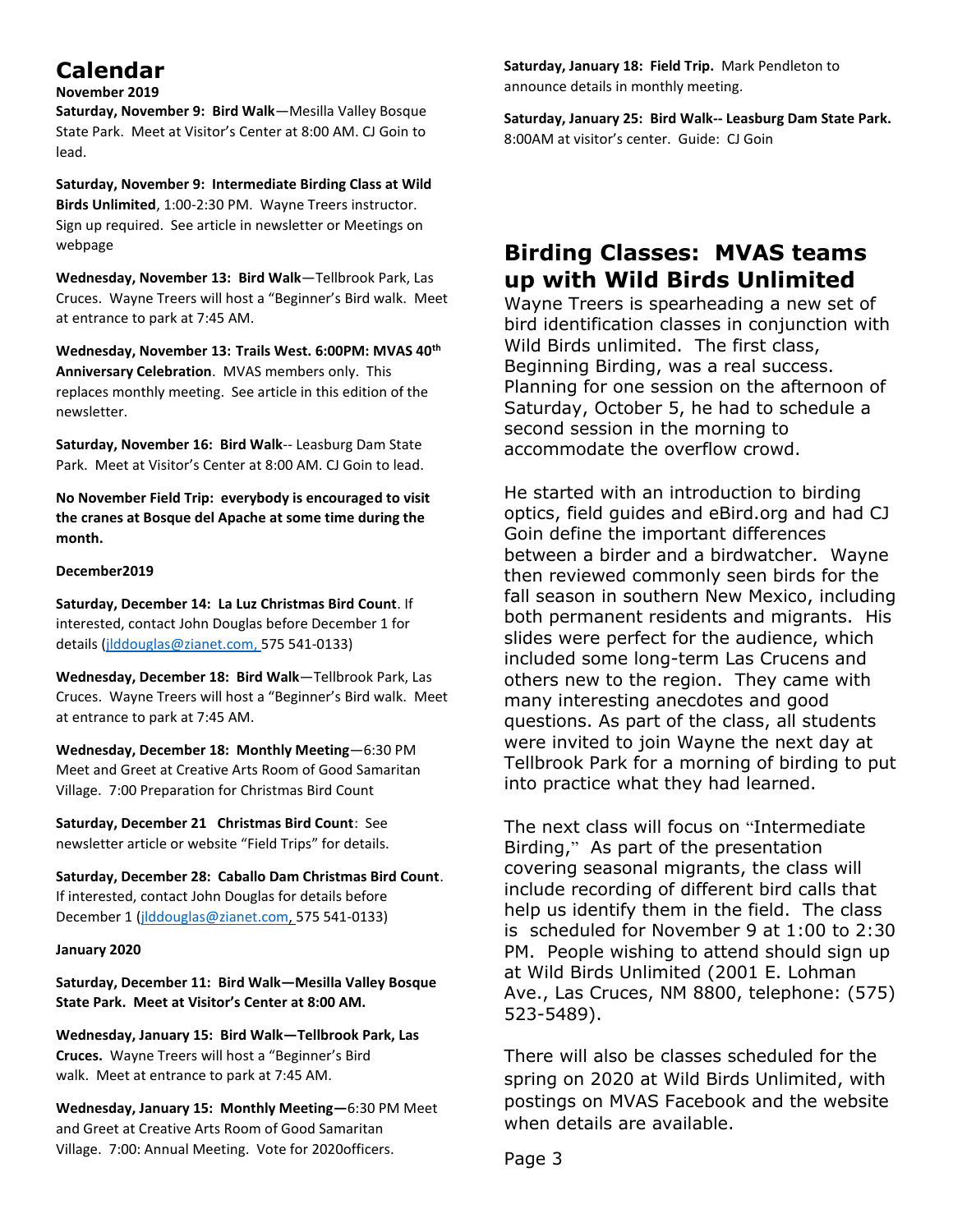# **National Conservation Issues: National Audubon Society Releases New Study on Birds and Climate Change**

Within a month of each other, the Cornell Ornithology Laboratory and the National Audubon Society published 2 very important articles addressing the impact of climate change on the birds of North America.

The Cornell Ornithology Laboratory published a landmark article in the September 2019 issue of the journal Science reporting the loss of 3 billion (BILLION!) birds in North America since 1970. That represents approximately 30% of the entire bird population that was present in 1970. The losses cut across all classes of birds and all environments present on the continent, with the "grasslands" environment losing most of all at 53%.. The data came from electronically collected data of bird abundance reported to the Cornell Laboratory of Ornithology (including EBird.org) as well as data from over 140 radar stations especially designed to track numbers of migrating birds. Both sets of data corroborated each other. The is the first study to look so broadly at bird populations. The data was devastating to the researchers and to those studying climate change and environmental science. It adds yet another huge statement about the impact human civilization is having on our planet.

The article was published in the Journal Science (Decline of the North American avifauna [https://science.sciencemag....\)](https://disq.us/url?url=https%3A%2F%2Fscience.sciencemag.org%2Fcontent%2Fearly%2F2019%2F09%2F18%2Fscience.aaw1313%3A03AfKQ5XSqeIMq7ZSn1xsxr8C_g&cuid=3729926), and was the focus of a section on the Cornell Ornithology Laboratory website [\(https://www.allaboutbirds.org/vanishing-1-in-4-birds-gone/\)](https://www.allaboutbirds.org/vanishing-1-in-4-birds-gone/), and Audubon website [\(https://www.audubon.org/news/north-america-has-lost-more-1-4-birds-last-50-years-new-study-says\)](https://www.audubon.org/news/north-america-has-lost-more-1-4-birds-last-50-years-new-study-says). Each of these references also has a large section of reader comments

Less than one month after the Cornell's study was released, Audubon Society published its landmark study: "SURVIVAL BY DEGREES: 389 Bird Species on the Brink" on October 10, 2019. Audubon initially analyzed the different ways that global warming impacts our everyday environment and broke this down into 3 persistent threats and 5 intermittent threats. Using state of the art computer modeling applications, It then applied its findings to 604 species of birds in North America to determine how the species could cope with the changes. While there were some birds with the ability to adapt to very different environments, over half of those studied will be at real risk of extinction if global warming continues unchecked. Audubon describes the individual threats (e.g. sea level rise, loss of specific habitat, etc.) and explains their impact on individual species. In a separate section it applies its findings to all the birds studied and allows the reader to pick a bird of interest to him/her and see what can be expected (e.g. crows will do fine; western bluebirds are at high risk of extinction due to loss of livable habitat). Its computer-generated predictions can be broken down to state and county levels. All these predictions are truly shocking! In the final section Audubon sets forth its conclusions about what society must do to save the birds. There is no time to lose. All levels of government need to work to reduce fossil fuel use and to minimize those activities that have led us to the brink of worldwide catastrophe. Audubon then describes what individuals can do. It is clearly appropriate that we do all we can on a personal basis to reduce our reliance on energy and fossil fuels, but it is imperative that each member of society work to make sure government scale measures be undertaken as soon as possible, before it is too late. The article is a MUST READ for any member of the Audubon Society. It can be found in the Climate Section of its web site and the entire October 2019 issue of its quarterly magazine is devoted to the topic.

We will be dealing with the data and conclusions and suggestions coming from the Cornell Study and Audubon's "Survival by Degrees: 389 Bird Species on the Brink" for the rest of our lives!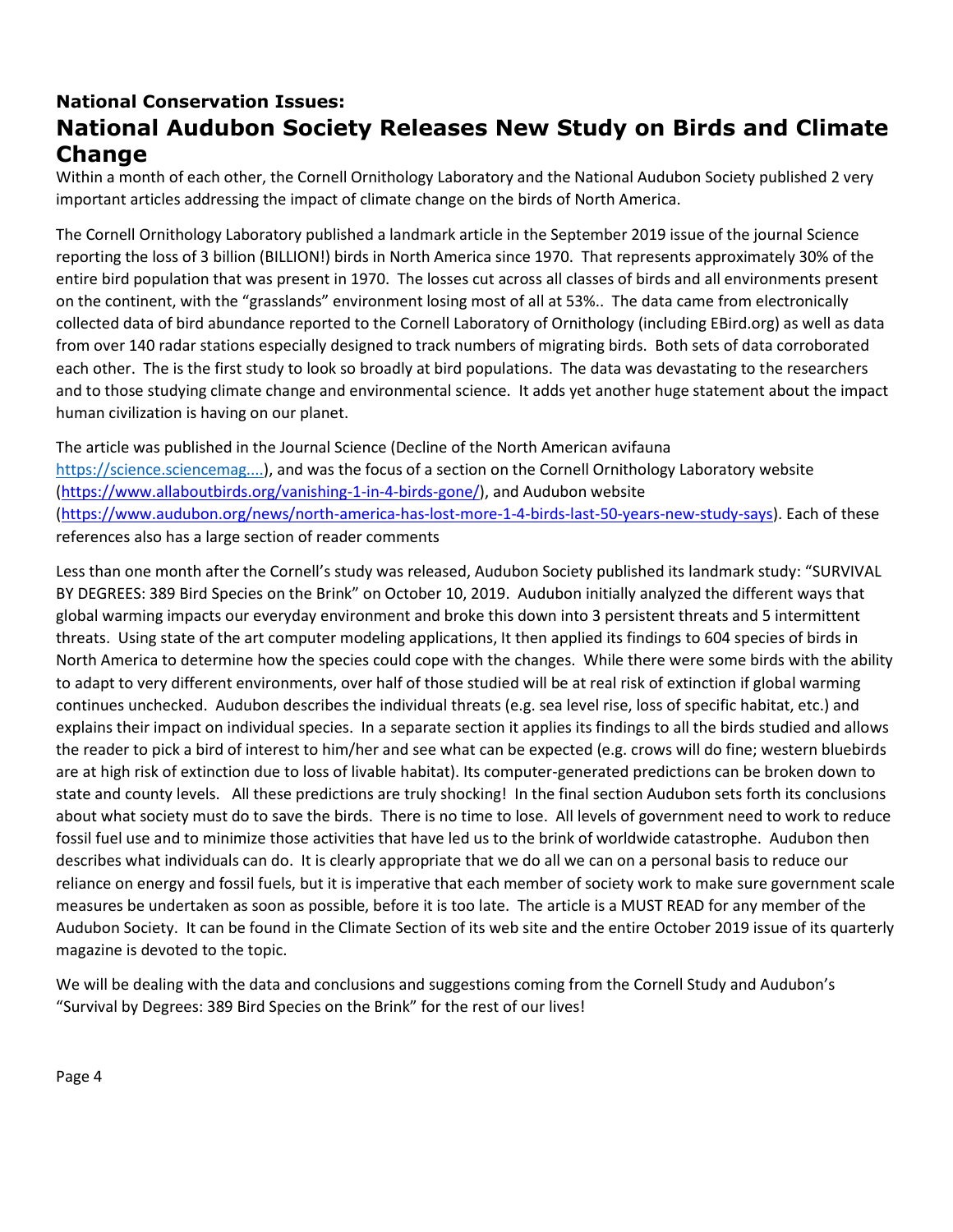

## **MVAS Bird Abundance Study on the Rio Grande**

Looking South across the canal with potential work area on other side and I-10 crossing the Rio Grande in the distance. October 12, 2019.

Since November of 2018 prospects for riparian intervention by the US IWBC have been on the horizon, documented in this newsletter and in the MVAS website conservation page. Most recently, in late September, communication with USIBWC indicates the project involving wastewater from the Las Cruces water treatment center is very high priority and set to start in the fall of 2020 after river flow stops in October when water gates are closed at Elephant Butte and Caballo Dams. More detailed communication between USIBWC, City of Las Cruces and MVAS is in the works, to obtain more precise information to help us understand what to expect and when it will happen.

Prospects for MVAS taking advantage of this situation received a great boost at the last board meeting, with Beth Bardwell offering some suggestions. The proposal is that MVAS initiate a project that would study bird populations at the canal site before and after the project is completed. The findings would help all interested parties learn how effective the USIBWC efforts are in improving habitat intended to help bird populations in our area. Beth described National Audubon Western River Project Grants that might supply finances that would help a local team with education (what, exactly is different when birding and tracking abundance than when going on a routine bird walk and mailing findings to e.Bird.org?), outreach, team building and more. The whole board was excited and eager to proceed.

For the project to succeed we need to start with MVAS volunteers interested in developing a team and collecting data on bird populations at the site using an agreed upon protocol. The project will include outreach efforts to enhance participation from community members representing a diversity of age and ethnicity.

Future updates will appear in this newsletter and on the conservation page of the website. If you are interested in being part of the team, please contact me via the website or via my personal email [\(sidwebb@gmail.com\)](mailto:sidwebb@gmail.com) or at any MVAS gathering. It should be fun and interesting.

Page 5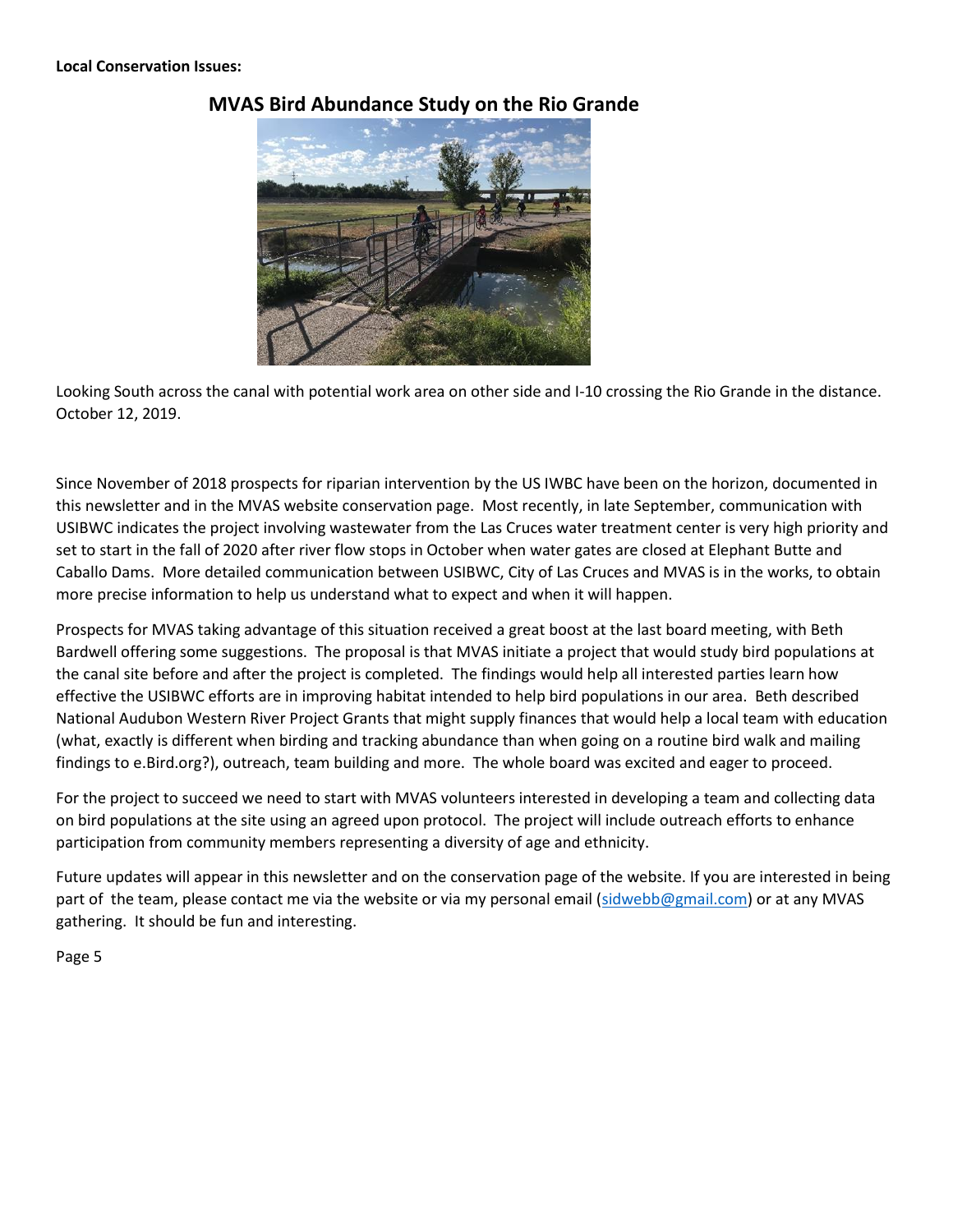#### **Invitation from El Paso Audubon to MVAS**

### **Interested in Birding the Mountains of Colombia, South America?**

Colombia is a land of incredible bird diversity with more than 1,900 species, many found nowhere else on earth. By some accounts, it has the most bird species of any place on earth.

The El Paso/Trans-Pecos Audubon Society will be offering a 10-day trip to Colombia from February 29 to March 9, 2020. The excursion will visit mid- and high-elevation sites in the eastern and central mountain ranges of the Andes mountains. With an expert guide, we will have the opportunity to see stunning examples of the avifauna of the region and have ample opportunities to watch and photograph them.

You can read more about this trip (itinerary, pricing, sign up, etc.) at the Holbrook Travel site below. Additionally, \$200 of your trip fee will be donated to the Mesilla Valley Audubon Society to support their conservation and education activities. A \$200 deposit will reserve your spot. Final payment is due by November 26, 2019.

<https://www.holbrooktravel.com/where-we-travel/americas/colombia/colombia-birding-elpaso-transpecos-audubon-society>

If you have any questions about this trip, please call Scott Cutler at 915-494-2193

# **Tellbrook Park:**

# **Email: 9/14/2019**







"Hi all, Two days ago, saw two specials (for me…) at Telbrook Park: a GHO and three Hammond's Flycatchers. And the resident Cooper. Perhaps you could catch them Wed morning. See you all at the meeting." Khandan



**4 Days later…**